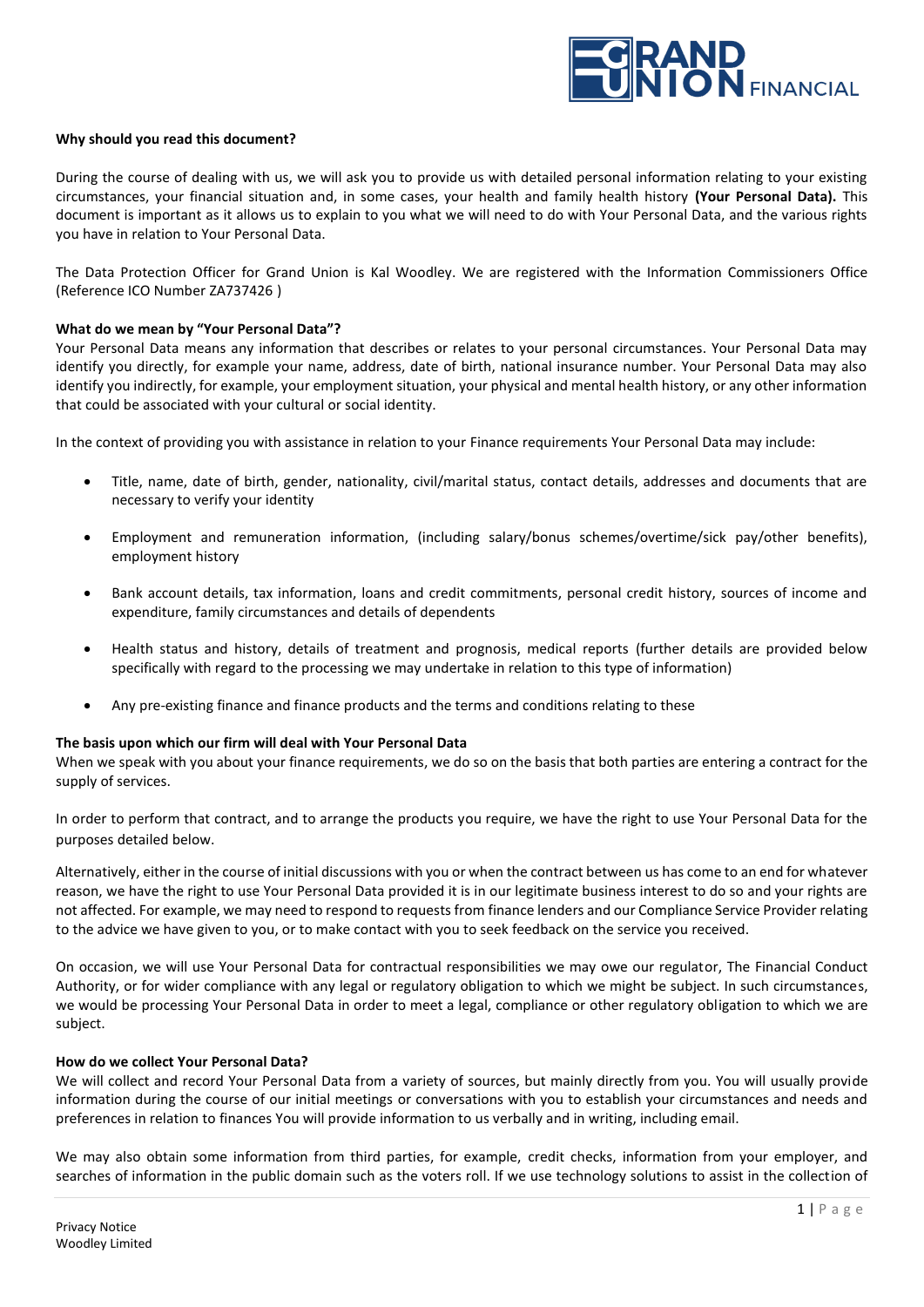

Your Personal Data for example software that is able to verify your credit status. We will only do this if we have consent from you for us or our nominated processor to access your information in this manner. With regards to electronic ID checks we would not require your consent but will inform you of how such software operates and the purpose for which it is used.

# **What happens to Your Personal Data when it is disclosed to us?**

In the course of handling Your Personal Data, we will:

- Record and store Your Personal Data in our paper files, mobile devices and on our computer systems (*websites, email, hard drives, and cloud facilities*). This information can only be accessed by employees and consultants within our firm and only when it is necessary to provide our service to you and to perform any administration tasks associated with or incidental to that service. Submit Your Personal Data to Finance Lenders both in paper form and on-line via a secure portal. The provision of this information to a third party is essential in allowing us to progress
- any enquiry or application made on your behalf and to deal with any additional questions or administrative issues that lenders and providers may raise.
- Use Your Personal Data for the purposes of responding to any queries you may have in relation to any finance you may take out, or to inform you of any developments in relation to those products and/or polices of which we might become aware.

#### **Sharing Your Personal Data**

From time to time Your Personal Data will be shared with:

- Finance lenders
- Third parties who we believe will be able to assist us with your enquiry or application, or who are able to support your needs as identified. These third parties will include but may not be limited to, our compliance advisers, product specialists, estate agents, providers of legal services such as estate planners, conveyancing, surveyors and valuers (in each case where we believe this to be required due to your particular circumstances).

In each case, Your Personal Data will only be shared for the purposes set out in this Customer Privacy Notice, i.e. to progress your finance enquiry and to provide you with our professional services.

Please note that this sharing of Your Personal Data does not entitle such third parties to send you marketing or promotional messages: it is shared to ensure we can adequately fulfil our responsibilities to you, and as otherwise set out in this Customer Privacy Notice.

We do not envisage that the performance by us of our service will involve Your Personal Data being transferred outside of the European Economic Area.

# **Security and retention of Your Personal Data**

Your privacy is important to us and we will keep Your Personal Data secure in accordance with our legal responsibilities. We will take reasonable steps to safeguard Your Personal Data against it being accessed unlawfully or maliciously by a third party. We also expect you to take reasonable steps to safeguard your own privacy when transferring information to us, such as not sending confidential information over unprotected email, ensuring email attachments are password protected or encrypted and only using secure methods of postage when original documentation is being sent to us.

Your Personal Data will be retained by us either electronically or in paper format for a minimum of six years, or in instances whereby we have legal right to such information we will retain records indefinitely.